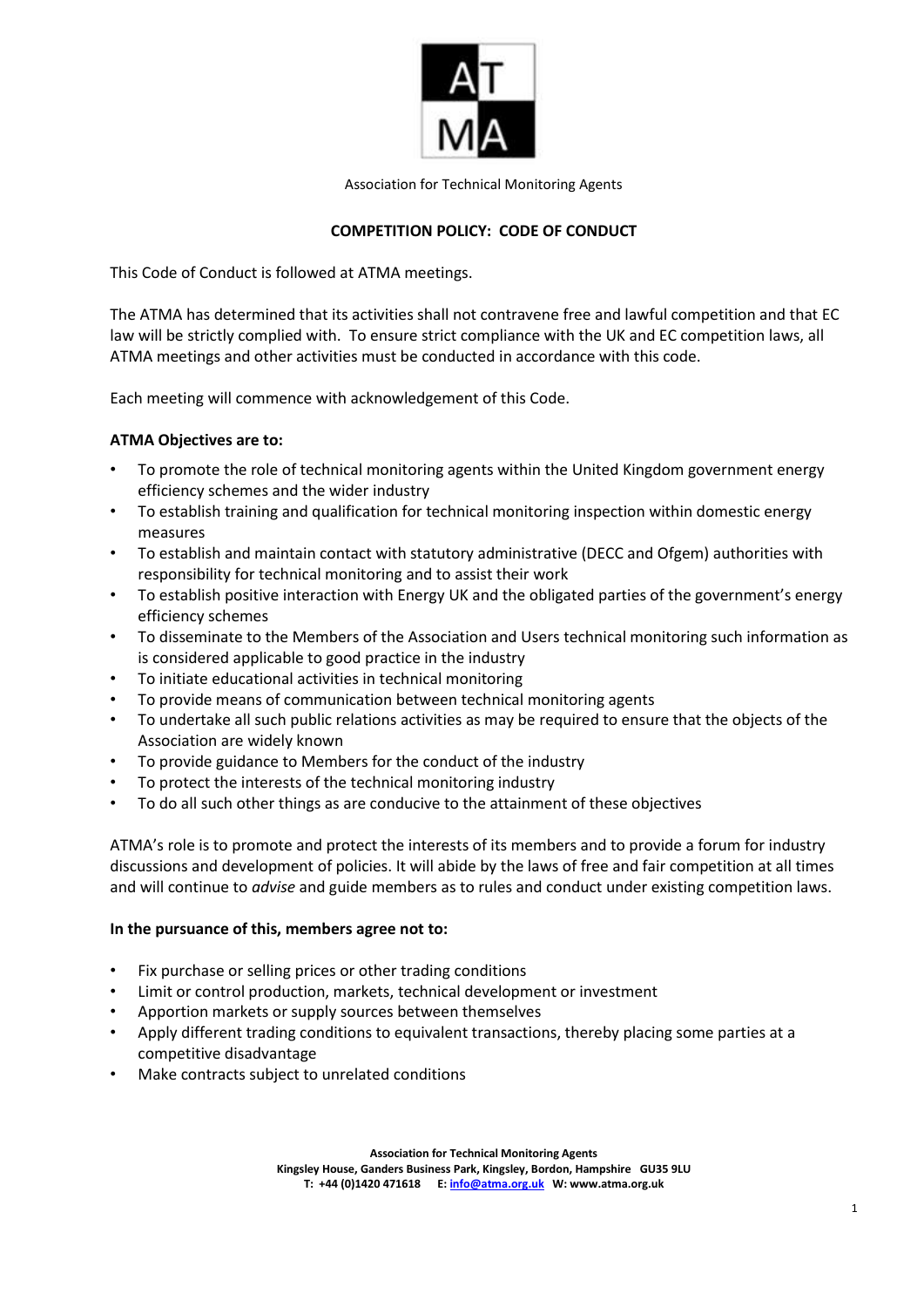

#### Association for Technical Monitoring Agents

## **In the pursuance of this, members agree to:**

- So far as reasonably practical, abide by the Ofgem ECO Guidance and any other standards relevant, for example PAS2030
- Abide by the law of the land
- Not undertaken any activities which may harm the reputation of ATMA or the Technical Monitoring Industry as a whole, including but not limited to
- Breaching Ofgem guidelines on independence
- Failing to visit a property in person when undertaking a Technical Monitoring inspection (with the exception of Ofgem approved remote re-inspections)
- Failing to ensure the safety of its own workforce or the occupants of a domestic premises
- 'Re-selling' a completed inspection to a 3rd party without the written and proper consent of the original purchaser unless previously approved by Ofgem
- Abusing the ATMA brand or using it without permission for ATMA itself
- Have robust documented methodology for selection of Technical Monitoring results where a subselection of results is required for the purposes of meeting a third party's requirements. This essentially means is that the member TMA must have a robust method of randomly selecting TM results from a pool or batch of inspection results. i.e. where a utility requires 5% monitoring, but the TMA has undertaken more than this (up to 100%) then the selection must be random and not exclude any results from the potential pool, especially failures. Or at least be reflective of the Pass/Fail rate for the pool as a whole
- ATMA will rely on its members own Management Systems to ensure that this is instigated, however ATMA reserves the right to audit its members to ensure compliance and take action where nonconformities are encountered
- Ensure that they have a robust audit process to review an individual inspector's results. Under the ATMA Competency Scheme, ATMA will have the right to investigate an individual's results if concerns are raised from a third party"

Abide by ATMA's Code of Conduct on Competition on Technical Monitoring listed below;

## **In addition, members of ATMA also agree never at any time to exchange information, discuss, reach tacit or express agreements or understandings on any competitive issue among themselves, including the following:**

- Individual costs of production, sales, logistics or distribution
- Marketing policies and strategies
- Production and sales figures
- Prices including any opinion as to the acceptable level of prices generally prevalent on the market or applied by any competitor
- Discount and rebates including any comment on the excessive nature of rebates, or, for example, on the fact that certain competitors would be "destroying the market"
- Projected or actual price increases or reductions including any opinion as to the desirability of a price increase
- Actual or potential customers including any comment on the quality of specific customers or any comment on the marketing policies of any customer

**Association for Technical Monitoring Agents**

**Kingsley House, Ganders Business Park, Kingsley, Bordon, Hampshire GU35 9LU T: +44 (0)1420 471618 E: info@atma.org.uk W: www.atma.org.uk**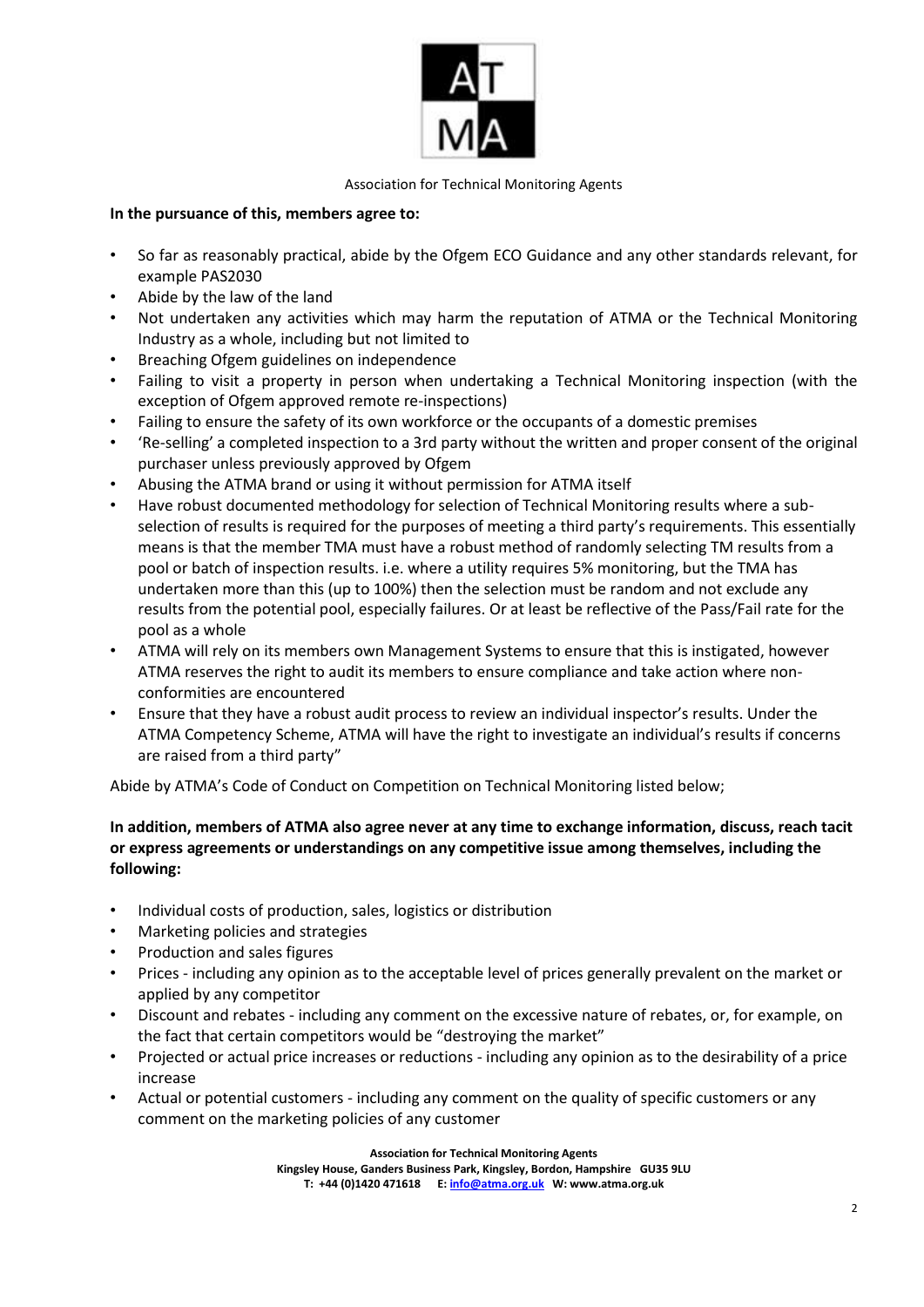

Association for Technical Monitoring Agents

Through adherence to this Code members will continue to derive benefit from involvement in ATMA meetings and discussions and other activities and services of the Association in the knowledge that this code of conduct is being strictly applied at all times.

> **Association for Technical Monitoring Agents Kingsley House, Ganders Business Park, Kingsley, Bordon, Hampshire GU35 9LU T: +44 (0)1420 471618 E: info@atma.org.uk W: www.atma.org.uk**